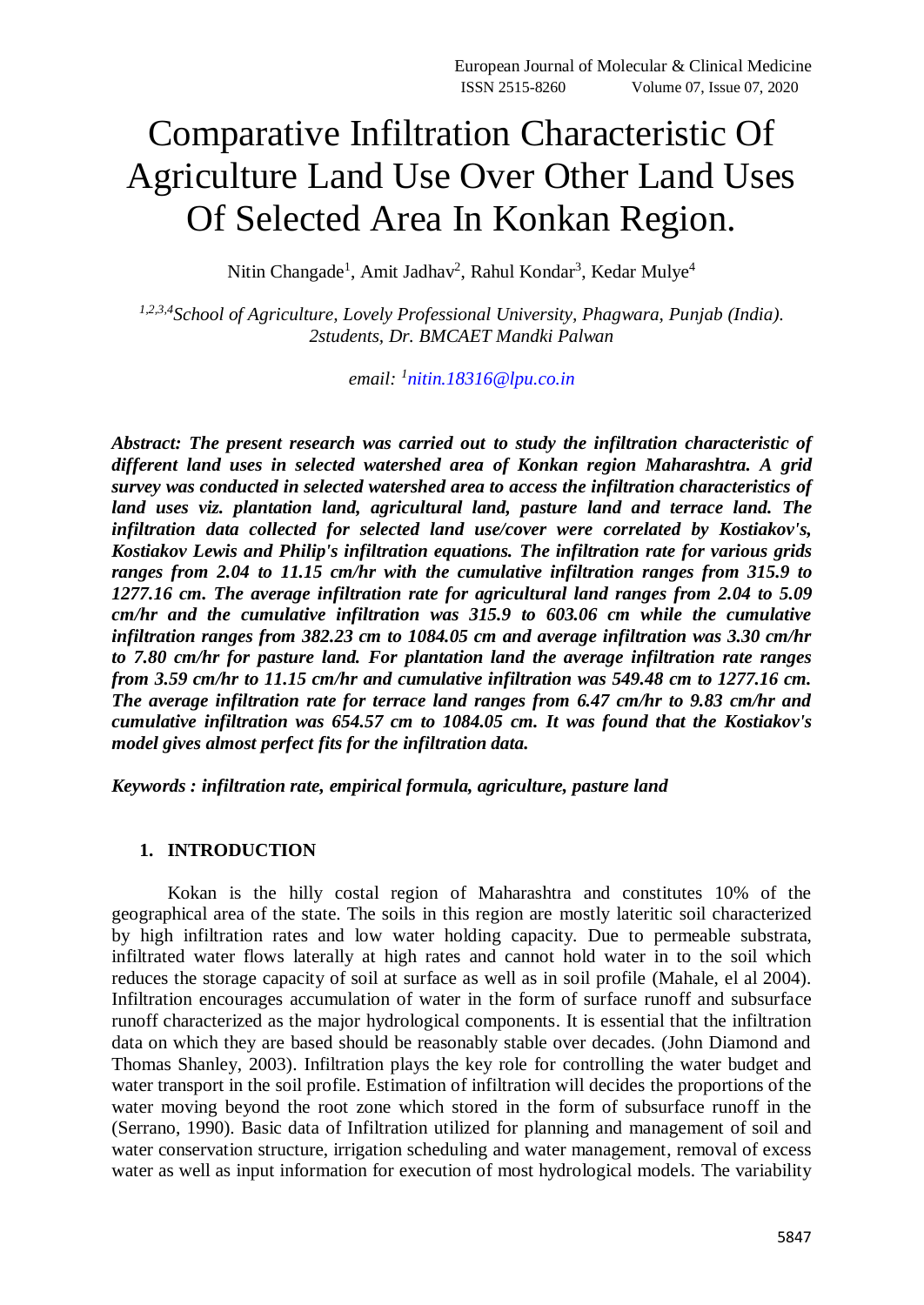of infiltration was observed under different land use systems. The infiltration rate values for different land use/land cover for five hours duration were decreasing order i.e. land under plantation  $>$  agriculture land  $>$  grass land  $>$  dense vegetation / forest  $>$  barren land was observed by Tamhankar and Ambetkar, (2006). The research was done in central soil and water conservation by Saha et al.(1995) investigated the soil infiltrability. Difference in infiltration characteristics among treatments were reflected in soil water sorptivity (S) computed on the basis of Philips model. Philip model described the infiltration process better than kostiakov's model. Cumulative infiltration, sorptivity and initial moisture of subsurface layer appeared to be important discriminator of different land use systems but had some exception.

The hydrological behavior of any watershed changes with time due to cumulative effect of soil conservation measures and changes in vegetation pattern and soil properties. (Yadav et al., 2005). In view of the above the present investigation was undertaken to study the infiltration characteristics of agricultural land compared with different land use/cover.

#### **2. MATERIAL AND METHODS**

The experiments were conducted on the research field of Dr. Budhajirao Mulik College of Engineering and Technology Mandki-Palvan, Chiplun, Ratnagiri district. The research farm is located at latitude  $16^{\circ}30'$  to  $18^{\circ}04'$  N and longitude  $73^{\circ}08'$  to  $73^{\circ}54'$  E and altitude of 250m from mean sea level. The total area of research farm has the 30 hectare. The climatic conditions for the watershed were typically hot and humid. The annual rainfall of this region ranges between 2500 to 3000 mm and temperature varies from  $21^{\circ}$ C to 36 $^{\circ}$ C. The relative humidity nearly equals to 80%. It has hilly undulating topography and shallow and stony lateritic soils.

# *Experimental design and infiltration test*

Infiltration test were conducted in selected watershed area which was divided into systematic square grids of size 25 X 25m. Four grid in each land use cover had been selected randomly and the infiltration characteristics and soil texture were studied in these selected grid only. The infiltration test with double ring Infiltrometer was performed at selected grids as per the land use pattern viz. Plantation land, Agricultural land, Pasture land, Terrace Land. The soil samples were taken from selected grids at 15cm and 30cm depths for determination of soil texture.

# *Infiltration Model*

The criteria for choosing a suitable model is mainly based on the model input parameters. There are various models are available for infiltration measurement and its parameters such as empirical, homogeneous, Ponding, Wetting, etc. These models used to estimates of infiltration rate and cumulative infiltration rates. In the present study Koatiakov's, Koatiakov's – Lewis and Phillip's infiltration model has been used

1. *Kostiakov Model :* Kostiakov (1932) proposed the following model estimating infiltration rate.

 $I = at^{\alpha}$  $\ldots$  . (1) Rewritten as,  $log (I) = log (a) + \alpha log (t)$  .....(2)

Where I = Cumulative infiltration (cm) and t = Elapsed time (min) where a and  $\alpha$  = Model parameters (constant).

So, that simple regression between log (I) and log (t) could be used to estimate 'a' and 'α'. By using the values of 'a' and 'α' for given elapsed time 't', the cumulative infiltration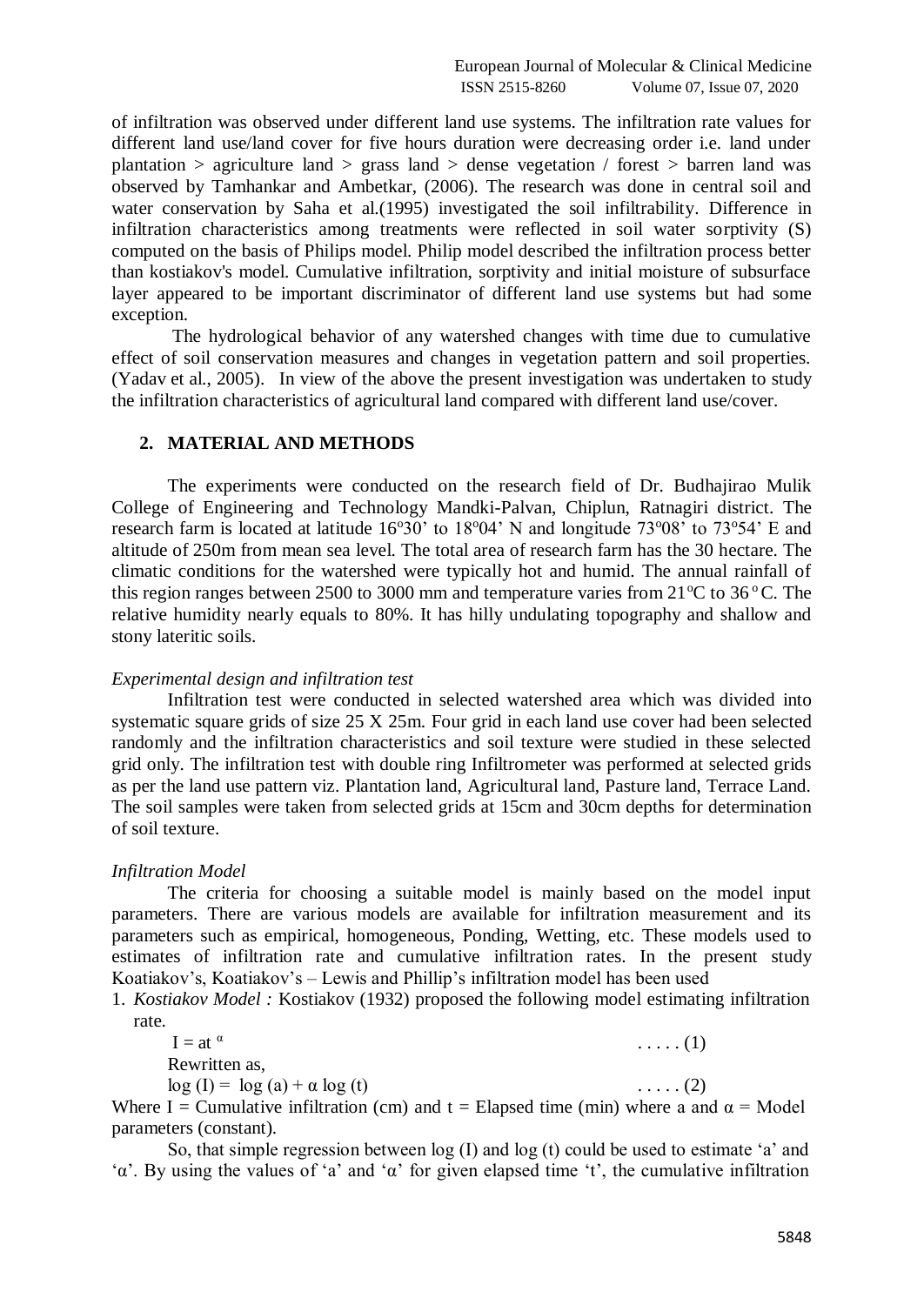was determined and these parameters of infiltration model was compared with measured data.

*2. Kostiakov – Lewis model*

 $I = at^{\alpha} + b$  …….(3)

Where b is basic infiltration rate. As the above empirical infiltration model is developed entirely from the field data and have little or no physical basis. This basic approach of empirical model is to develop a field equation consist of mathematical function whose shape, as a function of time, matches the observed features of the infiltration rate, and then attempting a physical explanation of the process. (Jury et al 1991).

*3. Philips Model* 

|               | Philip's model was proposed by Philip (1957) |                |
|---------------|----------------------------------------------|----------------|
|               | $I = st^{-1/2} + At$                         | $\ldots$ . (4) |
| Rewritten as, |                                              |                |
|               | $(I/t) = S(1/t^{-1/2}) + A$                  | $\ldots$ . (5) |
| Where;        |                                              |                |
|               | $I =$ Cumulative infiltration (cm).          |                |

 $t =$ Elapsed time (min).  $s =$  Sorptivity (cm/hr<sup>1/2</sup>).  $A = Model parameter (constant).$ 

The linear regression between  $(I/t)$  and  $(1/t^{-1/2})$  was used to estimate 's' and 'A'. The value of sorptivity 's' was taken from Bharambe (1987) and the value of 'A' depends on ability of soil to transmit water. A comparison was made between computed infiltration parameters and measured field data.

### **3. RESULT AND DISCUSSIONS**

The measured infiltration characteristics from different grid were tested in different land uses and infiltration models to suggest the most suitable equation for the grids as well as for watershed.

*Land use/Land cover*

# *1. Plantation land*

The plantation land comprises of the tree plantation including fruit crops like mango, blue berry in addition to some of the wild tree. Plantation land was having undulating topography including flat topography to hilly area. The maximum infiltration rate was recorded for grid T-4 was 30 cm/hr, while the minimum infiltration rate for grid M-14 was 1.8 cm/hr. The maximum average infiltration rate was 11.15 cm/hr, while minimum average infiltration rate was 3.59 cm/hr. The maximum cumulative infiltration was 1277.16 cm for a grid X-9 and minimum of 549.48 cm for grid V-5 was observed during test. The highest infiltration rate was observed in some grids of plantation land due to the presence of macro pores and rodent holes. Due to the compaction of soil and clogging of pore spaces by clay particles at lower layers, low infiltration rates were recorded. Kostiakov model is best suited for plantation land and it gives maximum value of ' $r = 0.99$  for grid M-14. *2. Agricultural land*

In agricultural land, mostly area was under the paddy cultivation and small area was under vegetable cultivation. The soil type of agricultural land was found to be mostly clay soil texture. As per the infiltration characteristic of agricultural land, cumulative infiltration was ranges from 315.9 cm to 603.06 cm. The maximum average infiltration rate was 5.09 cm/hr for grid Y-24 was observed, while minimum average infiltration rate was 2.04 cm/hr for grid D1-26. Kostiakov model is best suited for agricultural land and it gives maximum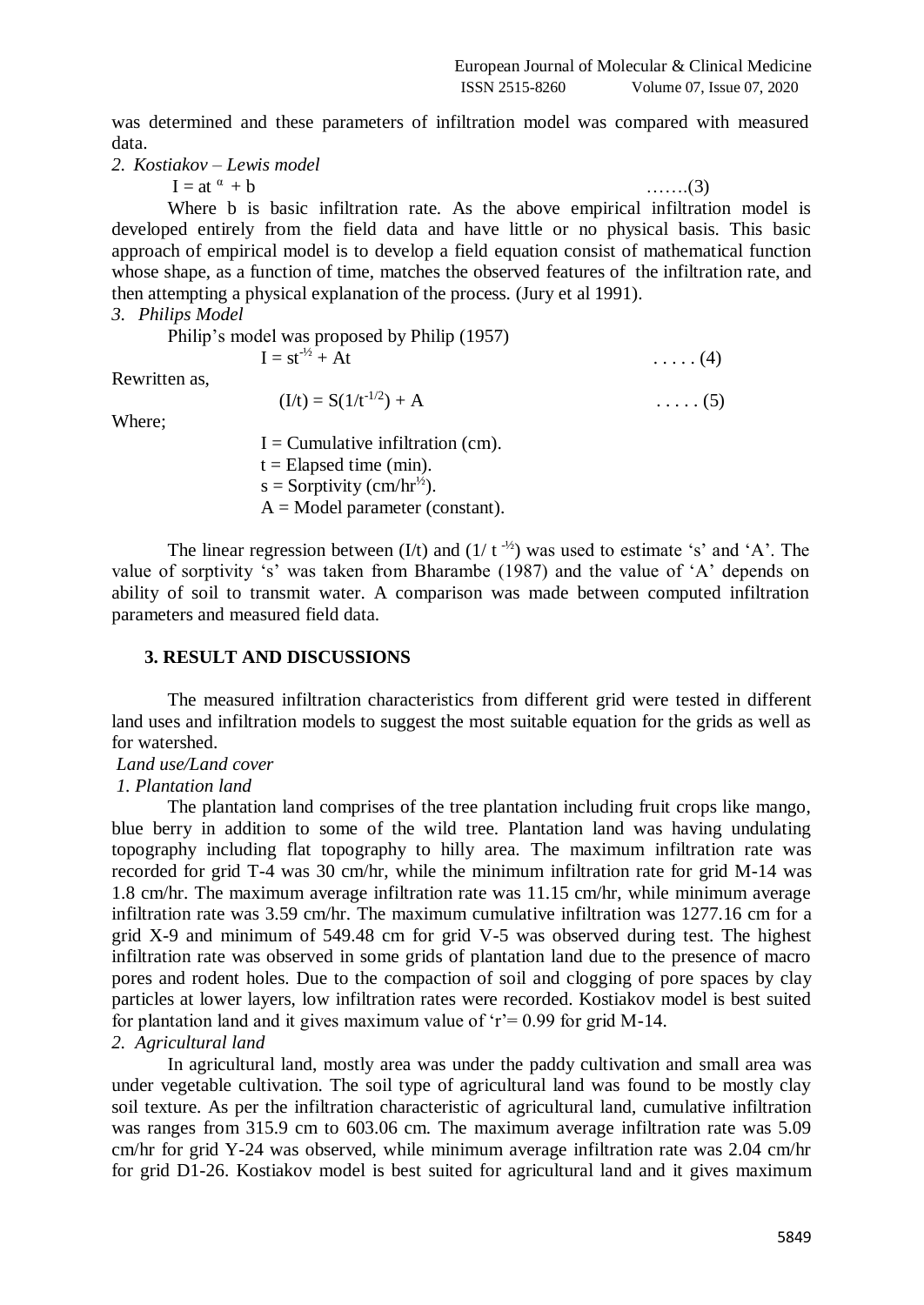value of 'r' =  $0.99$  for grid D1-26. The maximum infiltration rate recorded for grid T-20 was 28.2 cm/hr while the minimum infiltration rate for grid D1-26 was 0.24 cm/hr. Due to the clay texture of soil profile compaction of soil and clogging of pore spaces takes place by clay particles, which results in low infiltration rates.

# *3. Pasture land*

The maximum average infiltration rate recorded for grid K-17 was 7.80 cm/hr while the minimum average infiltration rate for grid J-4 was 3.3 cm/hr. The maximum infiltration rate recorded was 24 cm/hr while the minimum infiltration rate was 1.26cm/hr. The maximum cumulative infiltration was 1084.05 cm and minimum infiltration was 382.23 cm. The compact structure of soil results in low infiltration. The change in soil profile results variations in infiltration rates. Kostiakov model is best suited for pasture land with correlation coefficient  $r = 0.98$  for grid G-13.

# *4. Terrace land*

The Terrace land was area of selected watershed which having the slope from 6 to 10 percent in which terraces had been prepared. The soil type of terraces land was varied from sandy loam to loamy land. The maximum average infiltration rate recorded for grid G-25 was 9.83 cm/hr while the minimum average infiltration rate for grid F1-27 was 6.47 cm/hr. The maximum infiltration rate recorded was 45 cm/hr while the minimum infiltration rate was 2.2 cm/hr. Kostiakov model is best suited for terrace land with correlation coefficient ' $r = 0.99$ for grid G-25. The maximum cumulative infiltration was 1084.05 cm and minimum cumulative infiltration was 654.57 cm. The minimum infiltration is due to sloppy nature of the land.

| Sr. No         | <b>Land Use</b>         | Grid    | Soil type       |  |  |
|----------------|-------------------------|---------|-----------------|--|--|
| 1              |                         | $M-14$  | Sandy loam      |  |  |
| $\overline{2}$ | Plantation land         | $V-5$   | Sandy clay loam |  |  |
| 3              |                         | $X-9$   | Sandy loam      |  |  |
| $\overline{4}$ |                         | $T-4$   | Sandy loam      |  |  |
| $\mathbf{1}$   | <b>Agriculture Land</b> | $U-11$  | Clay            |  |  |
| $\overline{2}$ |                         | $T-20$  | Clay            |  |  |
| 3              |                         | $Y-24$  | Clay            |  |  |
| $\overline{4}$ |                         | $D1-26$ | Clay            |  |  |
| $\mathbf{1}$   |                         | $J-4$   | Sandy clay loam |  |  |
| $\overline{2}$ |                         | $G-10$  | clay loam       |  |  |
| 3              | Pasture Land            | $G-13$  | Sandy clay loam |  |  |
| $\overline{4}$ |                         | $K-17$  | Sandy clay loam |  |  |
| $\mathbf{1}$   | Terrace land            | $D1-30$ | Sandy loam      |  |  |
| $\overline{2}$ |                         | $F1-27$ | Sandy loam      |  |  |

Table 1. The soil texture of the selected land uses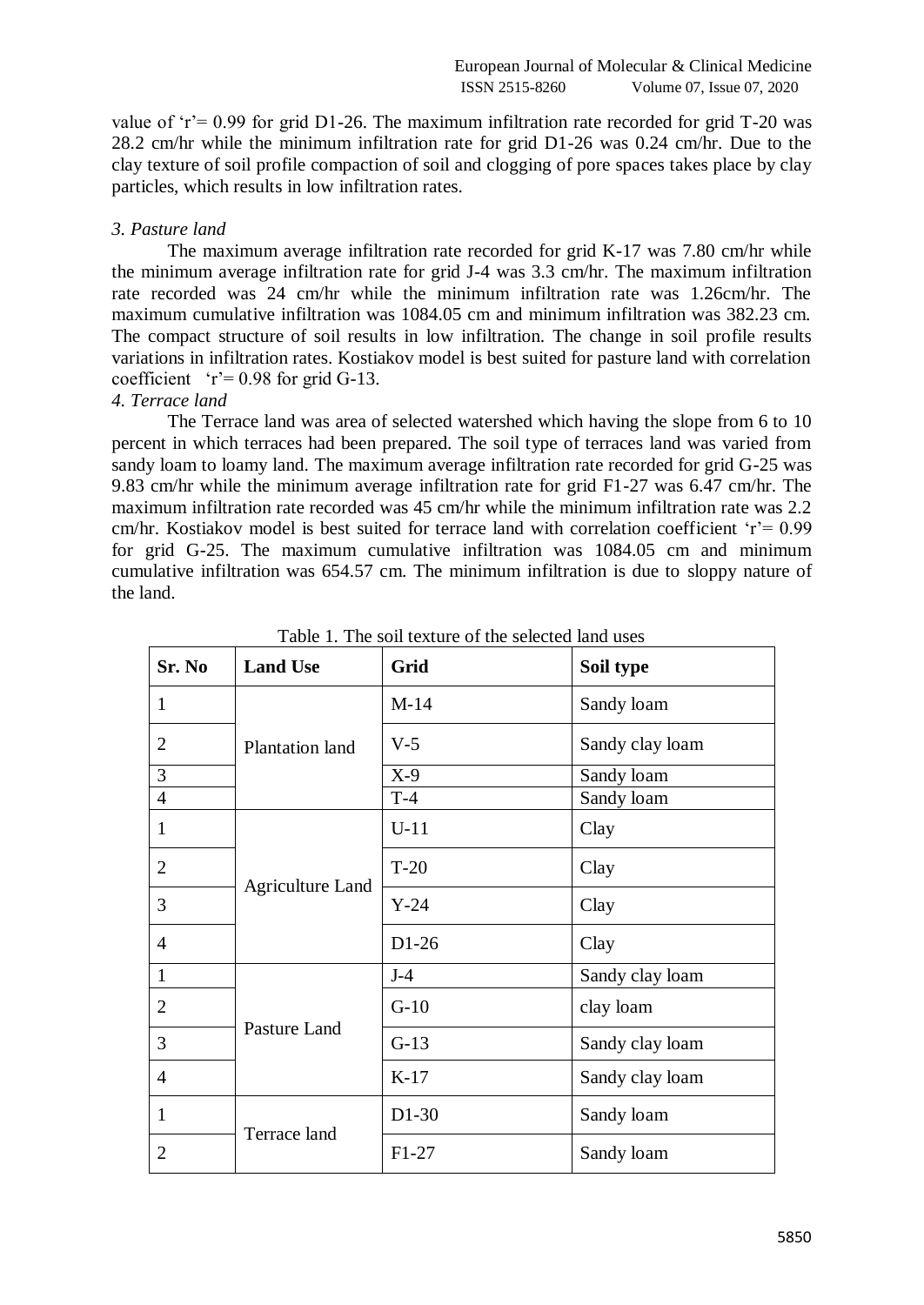|  | $G-25$  | Loam Sandy |
|--|---------|------------|
|  | $H1-24$ | Sandy loam |

# *Infiltration Equation/Model*

The field measured data were compared with different infiltration equation/models for calculating different parameters for different equation/models and these parameters are enlisted in table and the explanation about it is given below.

*Plantation land :* For Grid M-14 in plantation land ,the Kostiakov- Lewis and Philips model gave with correlation coefficient  $r = 0.98$ . The correlation coefficient for Kostiakov model was perfect fit with correlation coefficient  $r = 0.99$ . In Grid V-5 For this grid with correlation coefficient  $r = 0.98$ , Kostiakov model and  $r = 0.97$  for Philips model and  $r = 0.95$ for Kostiakov-Lewis model. The Kostiakov model gave almost perfect fit with correlation coefficient  $r = 0.98$ . For the Grid X-9, the Kostiakov model was best suited with correlation coefficient  $r = 0.98$  The correlation coefficient  $r = 0.97$  for Philips model and Kostiakov-Lewis model. In Grid T-4, With correlation coefficient  $r = 0.95$ , Kostiakov-Lewis model and Philips model over observed data. Kostiakov model was perfect fit with the correlation coefficient r= 0.97.

*Agriculture land :* The result reveled in Grid U-11 that correlation coefficient  $r = 0.99$ , Kostiakov model and Kostiakov- Lewis model gave best fit over observed data. The correlation coefficient  $r = 0.98$  for Philips model. In Grid T-20, the Kostiakov model, Kostiakov- Lewis model and Philips model with correlation coefficient 'r' is 0.99, 0.98, 0.82 respectively. For Grid Y-24, the correlation coefficient  $r = 0.99$  for Kostiakov model gave best fit over observed data and in Grid D1-26 the Kostiakov-Lewis model and Philips model gave the correlation coefficient r=0.98. The correlation coefficient  $r = 0.99$  for Kostiakov model gave best fit over observed data.

*Pasture land:* In Grid J-4, With correlation coefficient  $r = 0.963$ , Kostiakov model and Philip model gave best fit over observed data. For Grid G-10 with correlation coefficient  $r = 0.97$ , Kostiakov model correlates very well whereas the correlation coefficient for Kostiakov – Lewis model was  $r = 0.95$  and for Philip model  $r = 0.96$ . if we see for the Grid G-13, it has been observed that with correlation coefficient  $r = 0.98$ , Kostiakov model gave best fit over observed data. In the Grid K-17 The Kostiakov model gave almost perfect fit with correlation coefficient  $r = 0.97$ . A Similar observations were reported by Mbagwul J. S. C. (1994).

*Terraced land :* In terrace land in Grid D1-30 and Grid F1-27, The Kostiakov model gave almost perfect fit with correlation coefficient  $r = 0.98$  and 0.96 respectively. The correlation coefficient  $r = 0.95$  for Kostiakov-Lewis model and  $r = 0.97$  for Philips model. The same result has been observed in Grid G-25, where The Kostiakov model gave almost perfect fit with correlation coefficient  $r = 0.99$ . The correlation coefficient  $r = 0.96$  for Kostiakov-Lewis model and  $r = 0.98$  for Philips model. In the Grid H1-24 The Kostiakov model gave almost perfect fit with correlation coefficient  $r = 0.97$ . The correlation coefficient  $r = 0.93$  for Kostiakov-Lewis model and  $r = 0.96$  for Philips model.

| of<br><b>Type</b><br>$l$ and | Grid<br>No. | Kostiakov<br>model |          | <b>Kostiakov-Lewis</b><br>model |          |      | <b>Philips</b><br>model |      | <b>Correlation</b><br>coefficient (r) |                      |               |
|------------------------------|-------------|--------------------|----------|---------------------------------|----------|------|-------------------------|------|---------------------------------------|----------------------|---------------|
|                              |             | a                  | $\alpha$ | a                               | $\alpha$ | b    | A                       | S    | Kos                                   | Kos-<br><b>Lewis</b> | <b>Philip</b> |
| <b>Plantation</b>            | $M-14$      | 0.55               | 0.72     | 0.39                            | 0.86     | 0.75 | 0.03                    | 0.34 | 0.99                                  | 0.98                 | 0.98          |
| Land                         | $V-5$       | 0.52               | 0.82     | 0.56                            | 1.02     | 0.88 | 0.07                    | 0.29 | 0.98                                  | 0.95                 | 0.97          |

Table 2. Infiltration parameters for different infiltration models.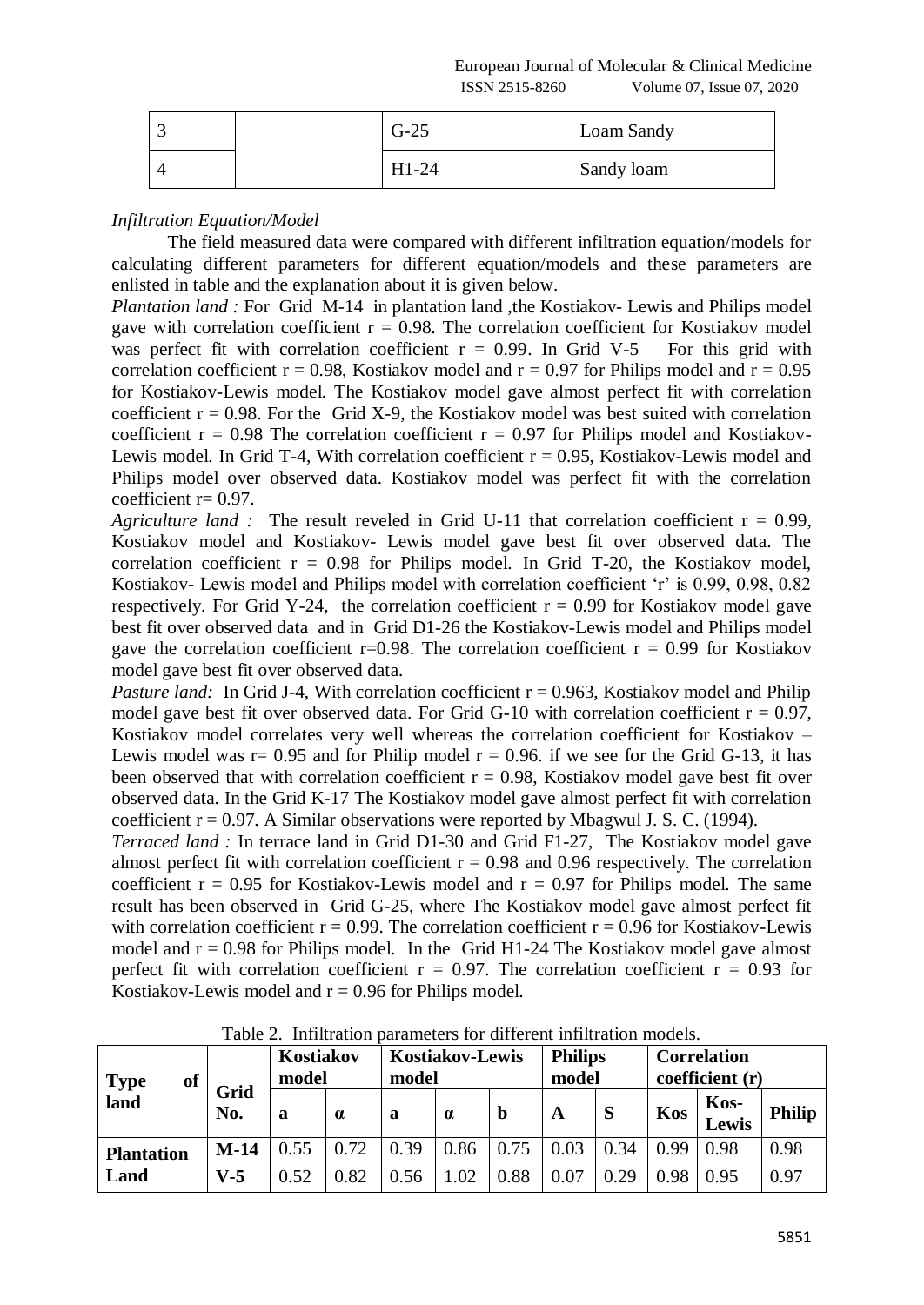|                        | $X-9$   | 0.75 | 0.80 | 0.56 | 0.92 | 1.50 | 0.14 | 0.63 | 0.98 | 0.97 | 0.97 |
|------------------------|---------|------|------|------|------|------|------|------|------|------|------|
|                        | $T-4$   | 0.84 | 0.69 | 0.56 | 0.85 | 0.82 | 0.10 | 0.62 | 0.97 | 0.95 | 0.95 |
|                        | $U-11$  | 0.86 | 0.45 | 0.62 | 0.57 | 1.09 | 0.01 | 0.71 | 0.99 | 0.99 | 0.98 |
| <b>Agriculture</b>     | $T-20$  | 0.80 | 0.52 | 1.09 | 0.41 | 1.42 | 0.07 | 0.69 | 0.99 | 0.98 | 0.82 |
| Land                   | $Y-24$  | 0.64 | 0.72 | 0.53 | 0.80 | 0.60 | 0.05 | 0.44 | 0.99 | 0.98 | 0.98 |
|                        | $D1-26$ | 0.47 | 0.67 | 0.40 | 0.74 | 0.19 | 0.01 | 0.22 | 0.99 | 0.98 | 0.98 |
| <b>Pasture</b><br>Land | $J-4$   | 0.50 | 0.74 | 0.20 | 1.7  | 1.02 | 0.02 | 0.40 | 0.96 | 0.96 | 0.96 |
|                        | $G-10$  | 0.62 | 0.76 | 0.44 | 0.90 | 1.05 | 0.07 | 0.44 | 0.97 | 0.95 | 0.96 |
|                        | $G-13$  | 0.62 | 0.77 | 0.41 | 0.93 | 1.36 | 0.11 | 0.23 | 0.98 | 0.96 | 0.96 |
|                        | $K-17$  | 0.28 | 0.84 | 0.38 | 1.02 | 0.72 | 0.11 | 0.20 | 0.97 | 0.94 | 0.95 |
| <b>Terrace</b><br>Land | D1-30   | 0.81 | 0.72 | 0.44 | 0.97 | 2.73 | 0.08 | 0.86 | 0.98 | 0.95 | 0.97 |
|                        | $F1-27$ | 0.50 | 0.85 | 0.21 | 1.23 | 2.01 | 0.08 | 0.33 | 0.96 | 0.89 | 0.95 |
|                        | $G-25$  | 0.84 | 0.72 | 0.46 | 0.97 | 2.99 | 0.09 | 0.94 | 0.99 | 0.96 | 0.98 |
|                        | $H1-24$ | 0.67 | 0.78 | 0.34 | 1.06 | 2.46 | 0.08 | 0.61 | 0.97 | 0.93 | 0.96 |

#### European Journal of Molecular & Clinical Medicine ISSN 2515-8260 Volume 07, Issue 07, 2020

# *Comparison of Infiltration Characteristics between Selected Land Use / Cover*

For selected land use and land cover the comparison of infiltration characteristics was carried out by taking into account the maximum value of correlation coefficient 'r' of a grid in a given land use.

# *Agricultural and Plantation Land*

For plantation land grid M-14 was selected with correlation coefficient  $r = 0.99$  and for agricultural land grid D1-26 with correlation coefficient  $r = 0.99$  was selected. The maximum infiltration rate observed for plantation land was 18 cm/hr while for agricultural land it is 6.6 cm/hr. The average infiltration rate for plantation land and agricultural land was 3.59 cm/hr and 2.04 cm/hr respectively. The cumulative infiltration observed in agricultural land was 374.5 cm and for plantation land cumulative infiltration was 829.93 cm. It was observed that the average infiltration of all the grids in plantation land use was 7.21 cm/hr which is greater than average infiltration rate of all grids in agricultural land use i.e., 3.21 cm/hr but the average infiltration rate for grid D1-26 is less than grid M-14 due to its compact soil structure.

# *Agricultural and Pasture land*

For Agricultural land grid D1- 26 was selected with correlation coefficient  $r = 0.99$  and for pasture land grid G-13 with correlation coefficient  $r = 0.98$  was selected. The cumulative infiltration for grid D1-26 of agricultural land use was 374.5 cm. and cumulative infiltration for grid G-13 of pasture land use was 1084.05 cm. The maximum and minimum value of infiltration rate for agricultural land was 6.6 cm/hr and 0.24 cm/hr respectively while for pasture land was 24 cm/hr and 5.2 cm/hr respectively. The average infiltration rate for agricultural land in grid D1-26 was 2.04 cm/hr which is less than average infiltration rate 7.45 cm/hr for grid G-13 of pasture land.

# *Agricultural and Terrace land*

For terrace land grid G-25 was selected with correlation coefficient  $r = 0.99$  and for agricultural land grid D1-26 with correlation coefficient  $r = 0.99$  was selected (Table 2.). The maximum and minimum value of infiltration rate for terrace land was 45 cm/hr and 6.18 cm/hr respectively while for agricultural land was 6.6 cm/hr and 0.24 cm/hr respectively. The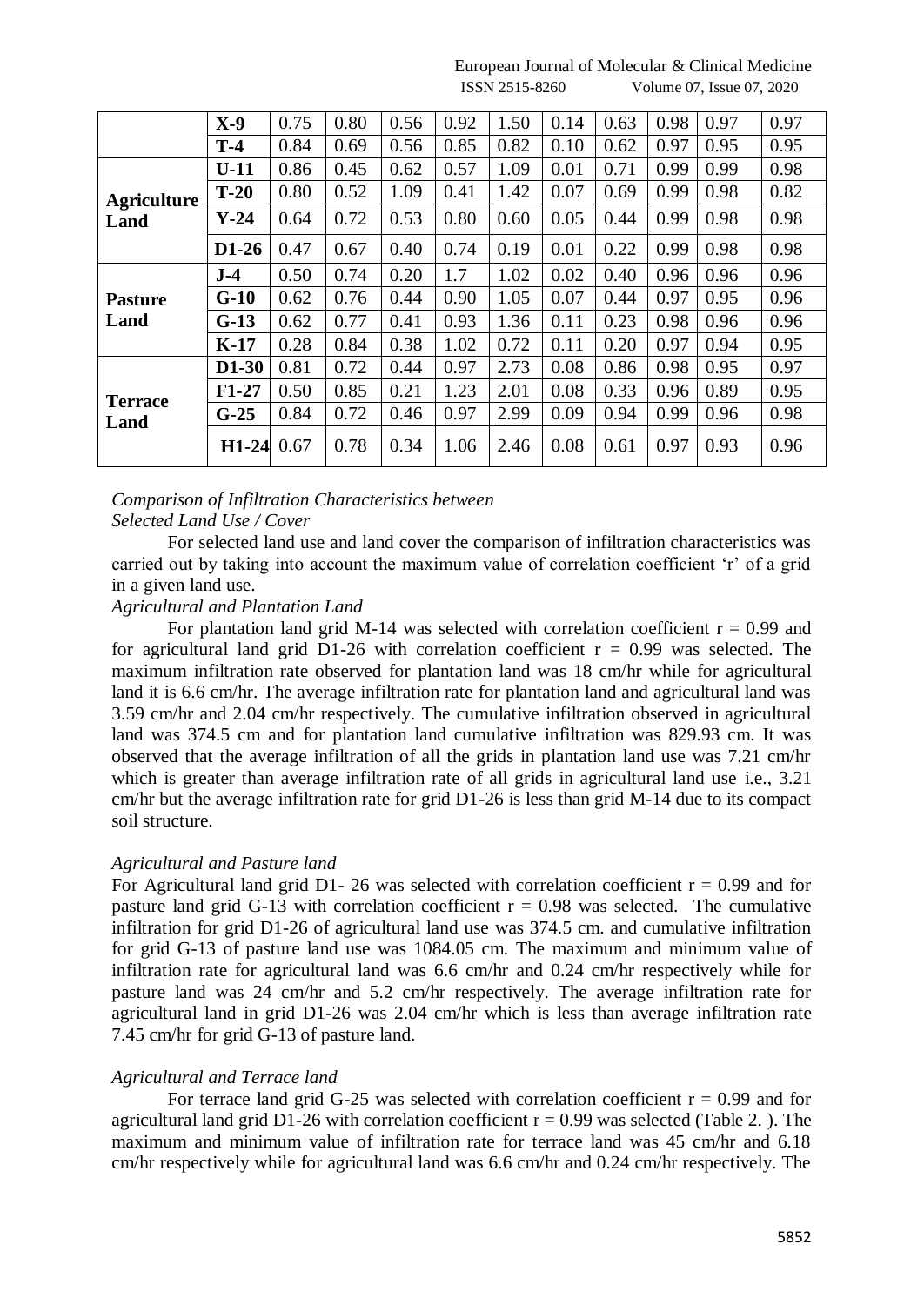cumulative infiltration observed for terrace land in grid G-25 was 1084.05 cm while for agriculture land in grid D1-26 was 374.5 cm. The average infiltration rate for agriculture land in grid D1-26 was 2.04 cm/hr due to the compact structure of soil which is less than average infiltration 9.83 cm/hr of terrace land in grid G-25 but it was observed that the average infiltration rate of all grids in terrace land was 8.34 cm/hr which is greater than average infiltration rate 3.21 cm/hr of all grids in agricultural land.

### **4. CONCLUSION**

There was high variability in infiltration characteristics such as infiltration rate, cumulative infiltration and basic infiltration rate in land use/cover of selected watershed area. Among Kostiakov, Kostiakov-Lewis and Philip model, Kostiakov model gives almost perfect fits for the measured data. For agricultural land the average infiltration rate in selected watershed area ranges from 2.04 cm/hr to 5.09 cm/hr and the cumulative infiltration was 315.9 cm to 603.06 cm.

#### **REFERENCES**

- [1] Aggelides S./E.G. Toungs. (1978).The Dependence of the Parameters in the Green and Ampt Infiltration Equation on the Initial Water Content in Draining and Wetting States. Water Resources Research, 14:857-862.
- [2] Berndtsson. R. and Larson, M. 1987. Spatial variability in a semi-arid environment. J. Hydrology 90:117;133
- [3] Dewangan, K.N., Shrivastava, S.K. and B.C. Khusre, 1999 infiltration characteristics and modeling in Rani. Awanthibai Sagar Pariyojana of Madhya Pradesh, Indian J. soil conservation. 27 (2); 112-117
- [4] Dongale, J.H. (1987) Effect of Cropping system and Tillage Infiltration Characteristics of medium black soil of Knonkan. J. Maharashtra Agric. Univ. 12(1):9-11
- [5] Finkle, H.J. (1985) Handbook of irrigation technology, CRC Pressw, floricli, I 1:44-45
- [6] Gerrits C. and James Kl. (2002). studies on infiltration rates of Permeable Interlocking concrete Pavers. J.Agr. Sci- IV (Part-I): 1-24.
- [7] Haice, H.R., J.T. Phelon, L.S. Lawson and D.G. shockely (1956). The use of cylinder infiltrometers to determine the intake characteristics of irrigated soils, ARSSCS. ARS 41 (7): 10
- [8] Hillel, D.,W.R. Gardner. (1970). Transient Infiltration into Crest Topped Profiles Soil Science, 109:69-76.
- [9] Khadatare, M.Y. and B.R. Kumkhale. 2002, Studies on infiltration under different land uses Unpublished B. Tech Thesis submitted to M.P.K.V. Rahuri.
- [10] Kostiakov, A.N. (1932). On the Dynamics of the coefficient of water percolation in soils and on the necessity of studying it form a Dynamic point of view of for the purpose of Amelioration Trans. Com. Int. Soc. Soil Sci. 6<sup>th</sup> MOSCO.K/A: 17-21.
- [11] Larsson, Martin and Sonja Eliasson, (2006). The influence of a land uses change root abundance and macropores on saturated infiltration rate. J. of water resource Engineering Land Univ. www. Xerxes. Com.
- [12] Lichen, 2005. Direct physical effect of slope angle on Infiltration and run of generation Agricultural Engineering. 38, 310-311.
- [13] Maheshwari and Jaywardane (1992). Infiltration Characteristics of soil in southeast Australia The Vertical Movement of water in stratified Porous Material I. Infiltration Water Resources Research, 5:446-459 (D69)